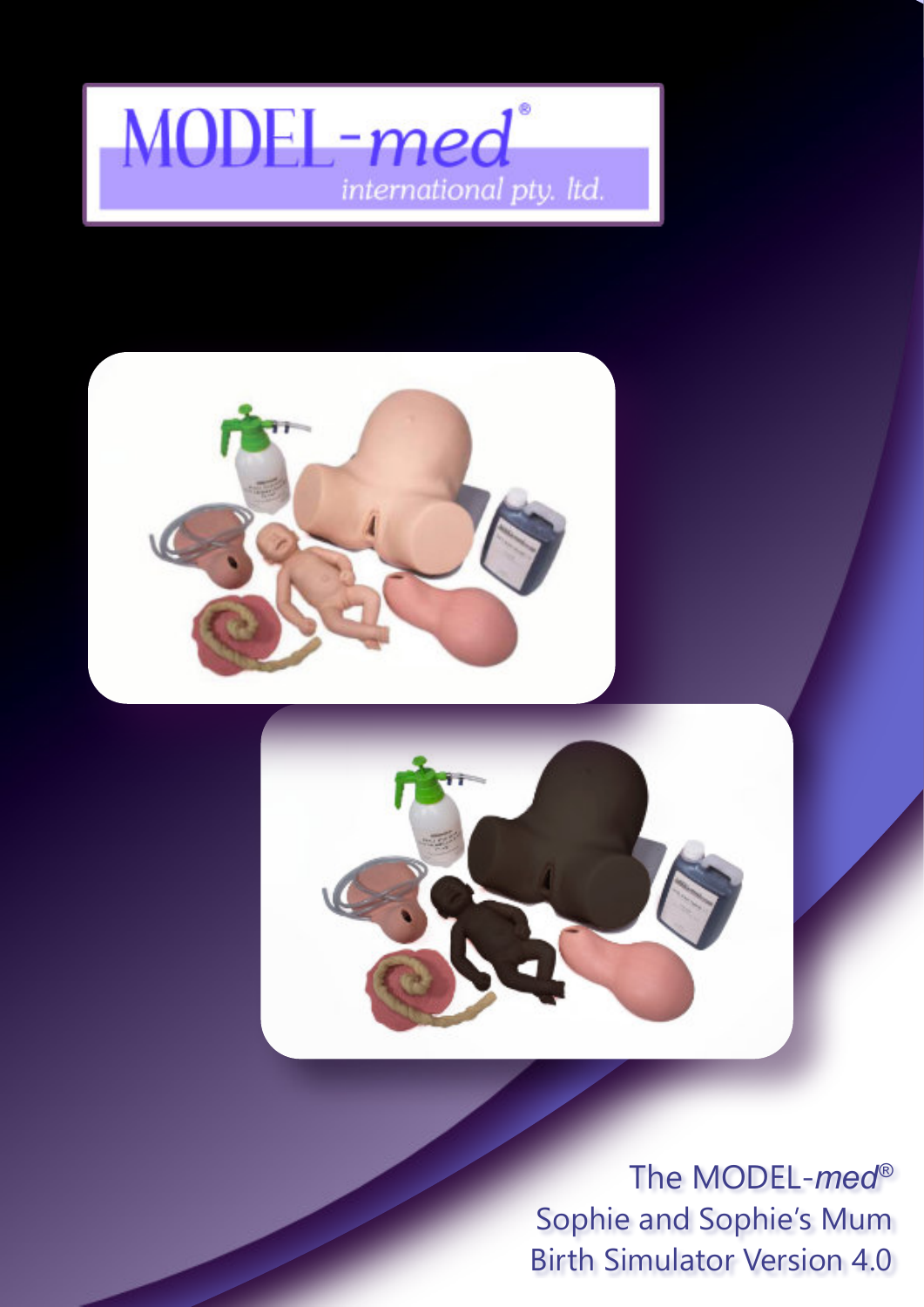### core competencies

The MODEL-*med*® Sophie and Sophie's Mum Birth Simulator Version 4.0

### *What is its purpose?*

The MODEL-*med*® Sophie and Sophie's Mum Birth Simulator can be used to simulate a variety of procedures crucial to the development of core competencies in the fields of Obstetrics and Midwifery.

### *Core Competencies*

You will be able to learn and develop the following competencies:-

### *1.Delivery of the fetus.*

- *Cephalic delivery* in both occiput anterior and occiput posterior positions
- *Breech delivery*, including anatomically correct handling of the fetus so as to minimise harm.
	- Assessment and management of nuchal arm and footling breech.
- *Shoulder dystocia delivery* practicing the various manoeuvers associated with this problem such as:-
	- Suprapubic pressure
	- Delivery of posterior shoulder
	- Woods screw
	- Rubin manoeuver

• With the available add-ons skills include:-

### *2. Manual Removal of Placenta*

- *3. Management of Post-Partum Haemorrhage* including:-
	- Indentifying site and rate of haemorrhage
	- Use of tamponade to stop bleeding

### *What are the advantages of the MODEL-med® Sophie and Sophie's Mum Birth Simulator?*

#### REALISM

- it is extremely realistic to the touch.
- It develops tactile skills like no other simulator.

### EASE OF USE

- It requires no batteries or power connections, therefore is is very easy to set up.
- Easy and quick to clean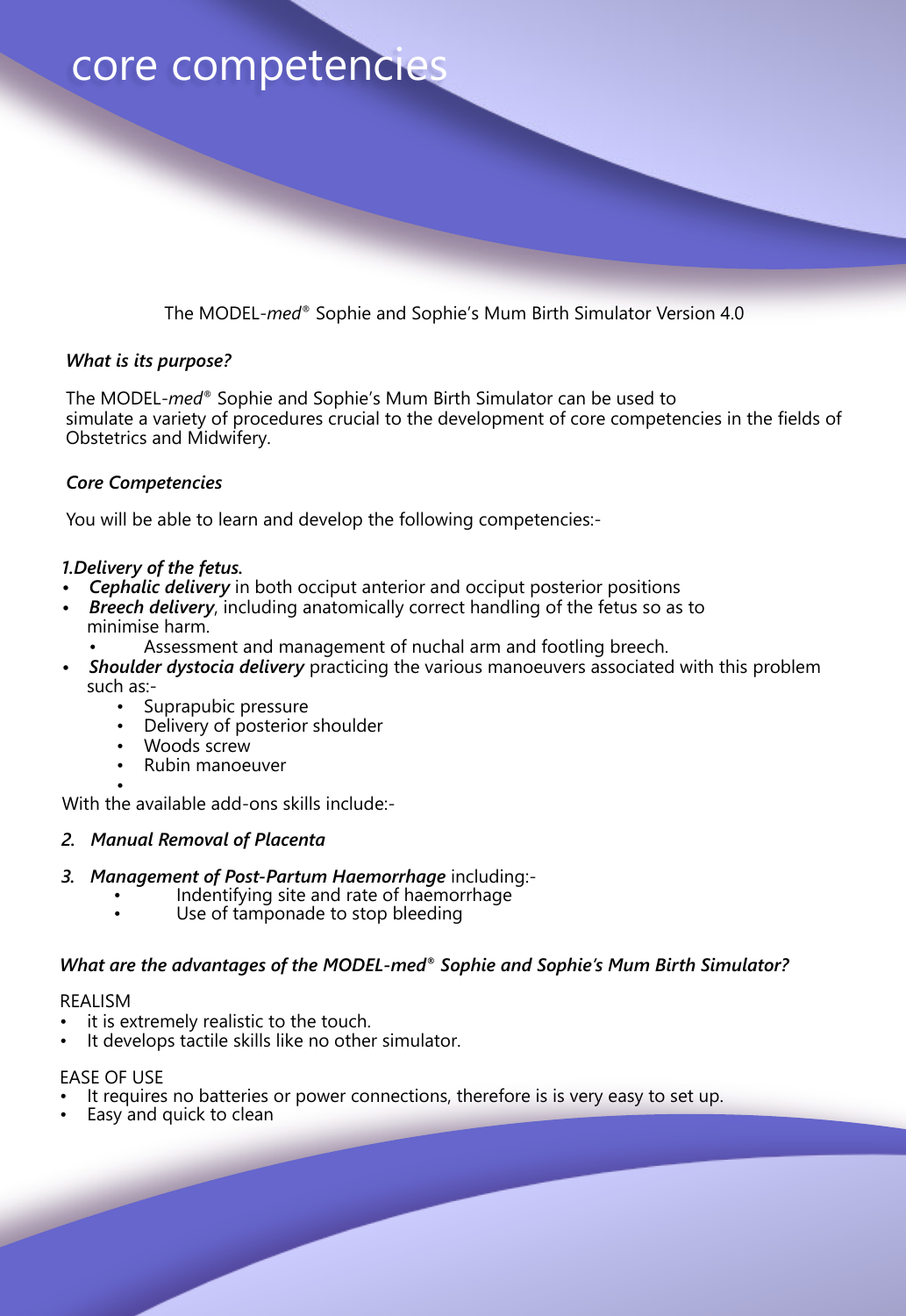## cephalic birth



The MODEL-*med* Sophie and Sophie's Mum Birth Simulator is designed for the simulation of cephalic birth, breech birth, and shoulder dystocia.

It is made from a highly realistic flesh-like material that creates an extremely realistic tactile experience when simulating birth.

As with all MODEL-*med* products, the models require generous lubrication with water-based lubricants. Your distributor can supply or recommend such a lubricant.

You will note that the vagina is a realistic size but stretches to accommodate the fetus, with a very lifelike stretching of the perineum.

When using The MODEL-*med* Sophie and Sophie's Mum Birth Simulator you will usually have two practitioners operating the model. One will be pushing the fetus through Sophie's Mum's birth canal, while the other will be delivering Sophie.



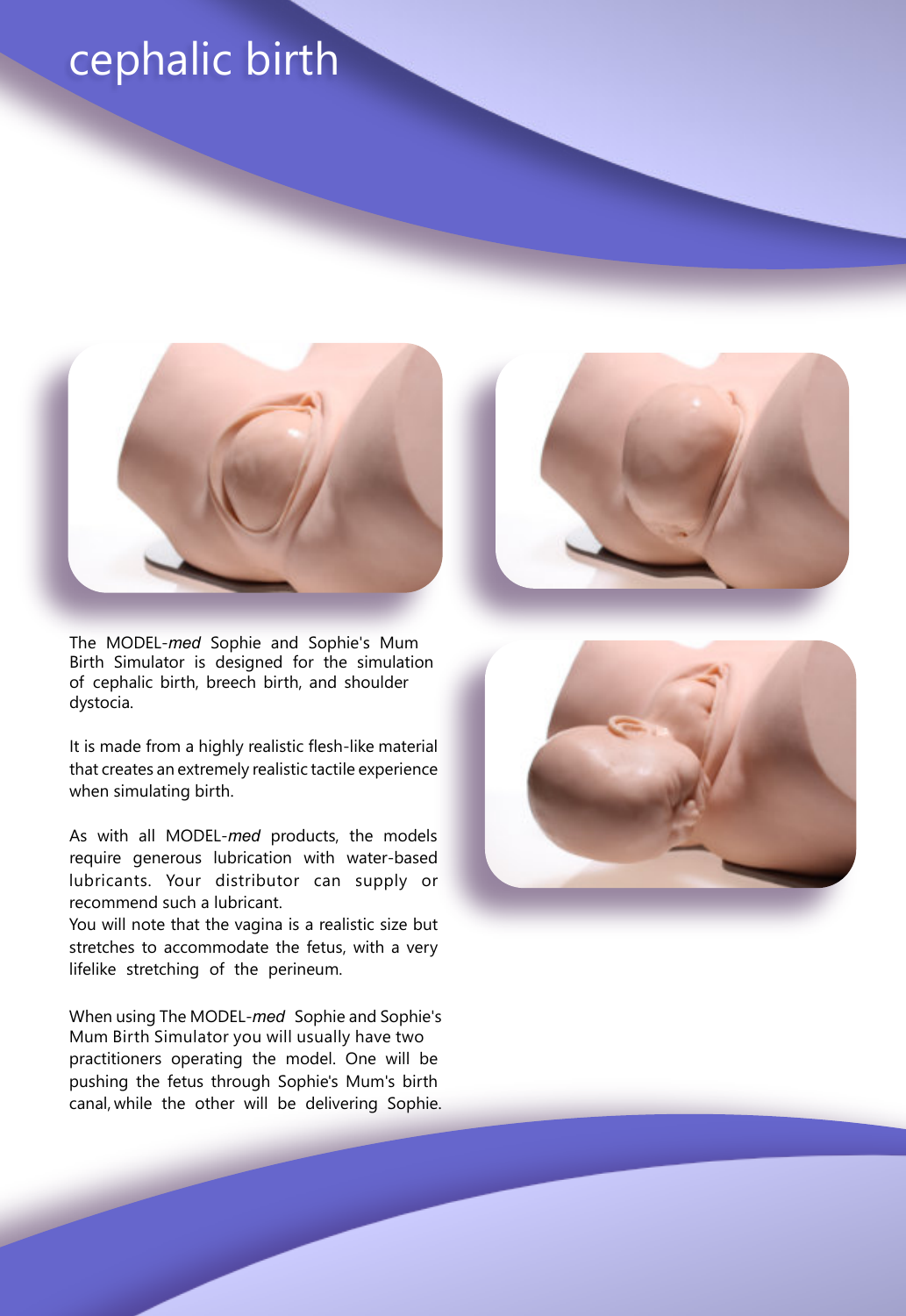## breech

# shoulder dystocia







The Sophie fetus has a full metal skeleton that provides durability and allows her to move realistically when practicing manoeuvers such as a nuchal arm.

Sophie and her Mum are also superior when practicing shoulder dystocia deliveries, and postpartum haemorrhage.

# post-partum haemorrhage